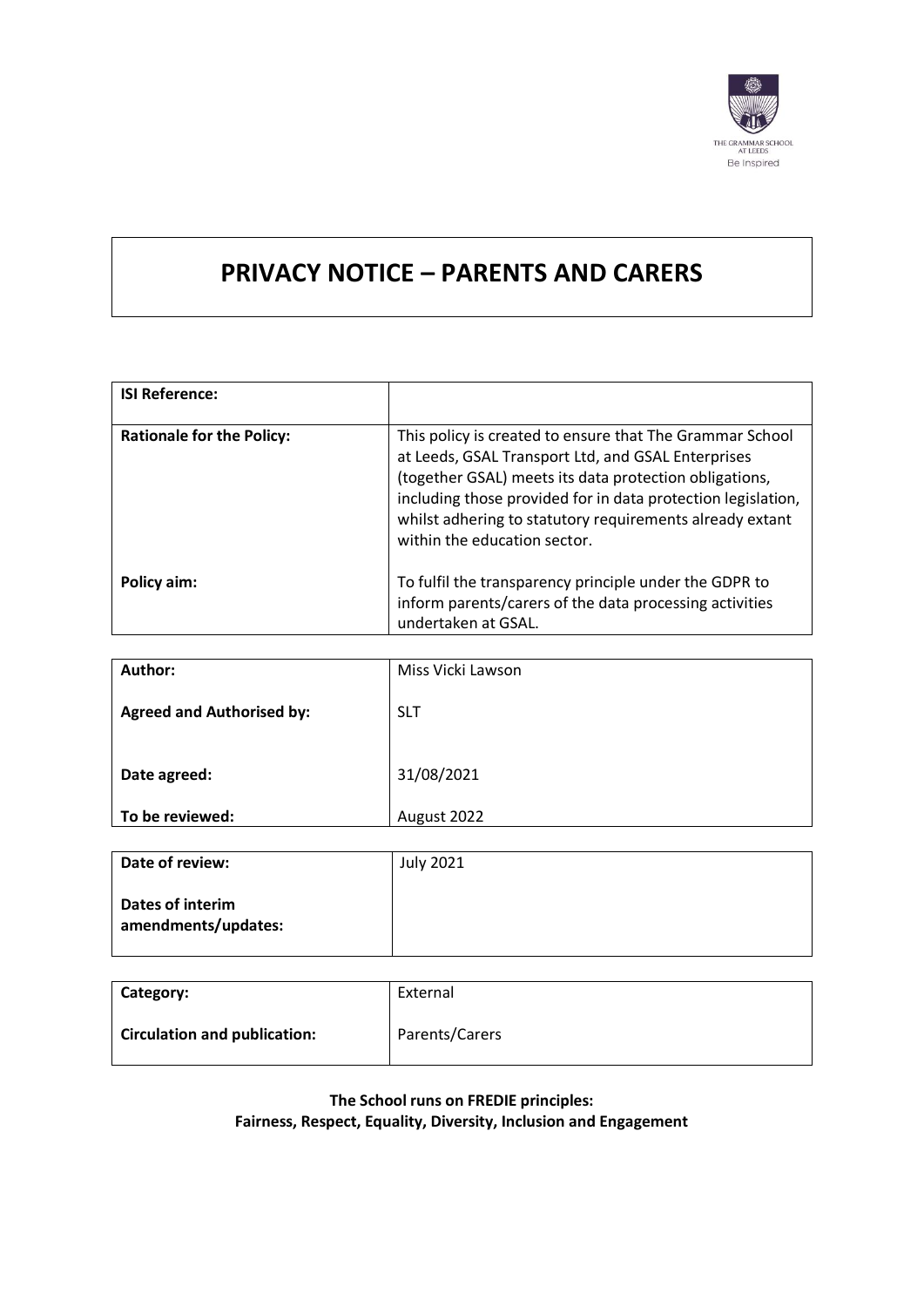# **1. General principles**

- 1.1 The Grammar School at Leeds ("GSAL", "the school") is a data controller with registered address at Alwoodley Gates, Harrogate Road, Leeds, LS17 8GS and is committed to ensuring that the personal data of all pupils and their parents/carers is handled in accordance with the principles set out in the UK General Data Protection Regulation (GDPR) and the Data Protection Act 2018.
- 1.2 GSAL will process information in accordance with its own Data Protection Policy and Data Retention Schedule. To comply with the law, data must be collected and used fairly, stored safely and securely, be adequate, relevant and not excessive, be kept accurate and up to date, held only as long as necessary and not disclosed to any third party unlawfully.
- 1.3 This policy applies to prospective, current and former parents and carers.
- 1.4 This policy describes the categories of personal data that we collect, how we use and secure your personal data, and when we may disclose your personal data to third parties. It also describes your rights regarding your personal data and how you can access, correct, and request erasure of your data.

#### **2. What information do we hold?**

- 2.1 Personal data are normally initially provided to the school by a prospective pupil and their parents/carers from the point of enquiry, and subsequently on an online or paper-based application form and is added to over the course of their time at the school.
- 2.2 We may collect, store, and process the following categories of personal data about you:
	- 2.2.1 personal contact details such as name, title, addresses, telephone numbers, and personal email addresses;
	- 2.2.2 date of birth and gender;
	- 2.2.3 details of the occupation and place of work of parents/carers/guardians;
	- 2.2.4 equal opportunities monitoring information (including racial or ethnic origin, religious beliefs, disabilities, sexual orientation, criminal convictions and offences);
	- 2.2.5 emergency contact information and details about parents/carers/guardians;
	- 2.2.6 copies of identification and pupil ID photos;
	- 2.2.7 parental bank account details;
	- 2.2.8 parental wage and benefits information when parents apply for a bursary;
	- 2.2.9 parental financial information including around the payment of fees, debts and late payments;
	- 2.2.10 data relating to academic performance (such as exam result data; internal assessment data; school reports; individual needs assessments and reports; etc.);
	- 2.2.11 photographic images, CCTV footage, video and audio recordings;
	- 2.2.12 health and medical information;
	- 2.2.13 dietary information;
	- 2.2.14 attendance information;
	- 2.2.15 disciplinary records;
	- 2.2.16 safeguarding information (including user ID, device ID, date, time and screenshot of a pupil's screen at the moment an incident occurred using school provided electronic devices, e.g. details of attempts to access potentially illegal content);
	- 2.2.17 pastoral information;
	- 2.2.18 information about other schools the pupil attended before and after GSAL;
	- 2.2.19 information collected when the pupil ID card is scanned (time, date and location of door or charging point);
	- 2.2.20 other personal details included in an application form, or other information that you otherwise voluntarily provide to us;
	- 2.2.21 information relating to family, lifestyle and social circumstance;
	- 2.2.22 details of any extra curriculum activities the pupil would like to undertake i.e. music lessons.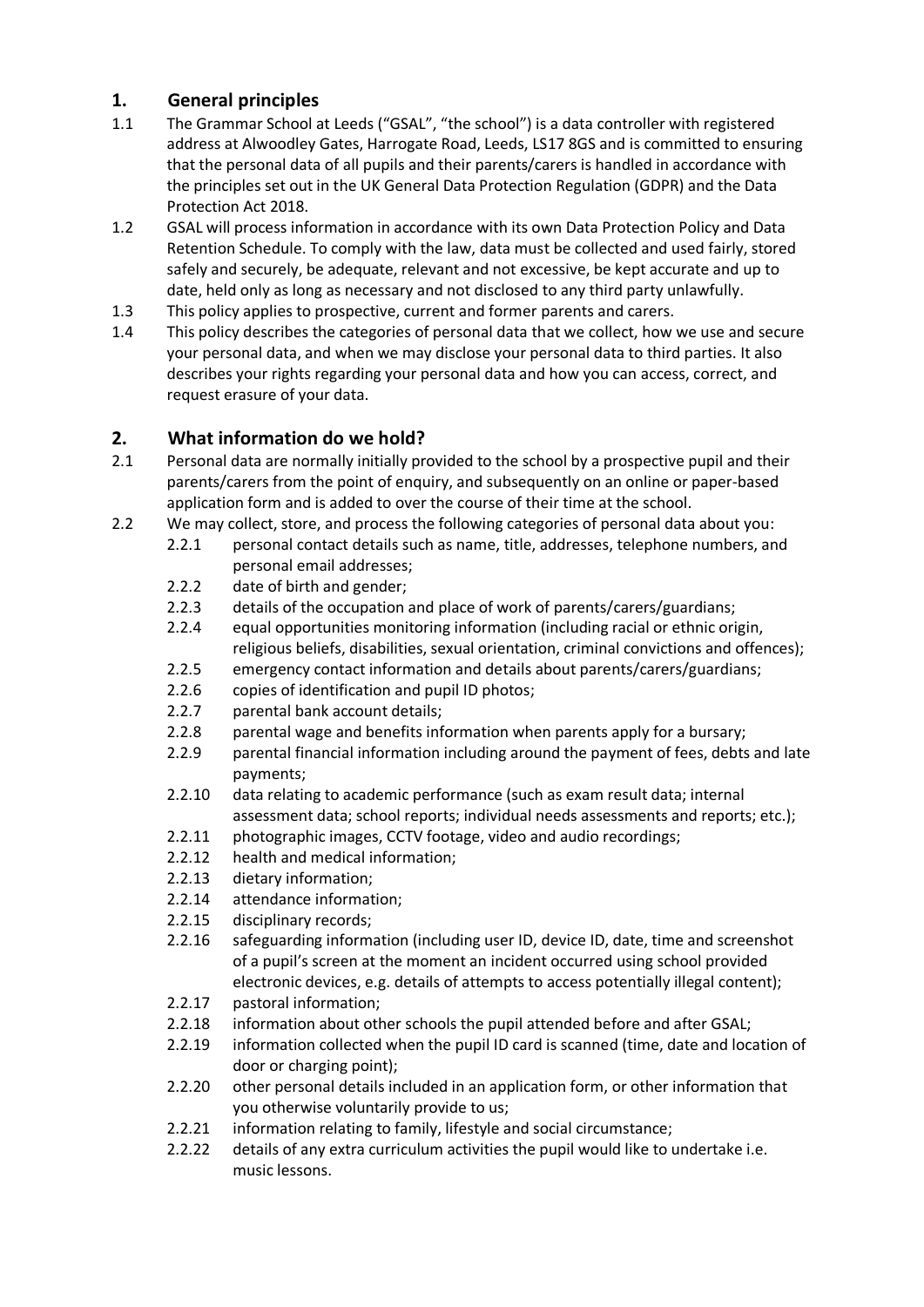## **3. How is personal data collected?**

- 3.1 Generally, the school receives personal data from the individual directly, or in the case of pupils from their parents, guardians or carers. This may be via a form, or simply in the ordinary course of interaction or communication, such as email or written assessment.
- 3.2 In some cases personal data may be supplied by third parties e.g. referees, previous schools, authorities working with that individual or collected from publicly available resources.

## **4. Why do we process personal data?**

- 4.1 In order to carry out its ordinary duties to pupils and parents, the school may process a wide range of personal data about individuals (including current, past and prospective pupils or parents) as part of its daily operation.
- 4.2 Some of the activity the school will need to carry out in order to fulfil its legal rights, duties or obligations, including those under the parent contract, include:
	- 4.2.1 managing pupil application and recruitment processes (including bursary applications);
	- 4.2.2 managing attendance and monitoring school activities and participation;
	- 4.2.3 managing and monitoring academic provision and outcomes (including individual pupil progress; overall school monitoring processes; examination results; pupil reports; etc.);
	- 4.2.4 pupil photographs are used on the school intranet system, catering and transport systems and SIMS for the purposes of identification and security. The school may occasionally commission photographs or video images around school at specific school events or on the school's social media and web platforms;
	- 4.2.5 monitoring computing use to ensure adherence to the Pupil Acceptable Use Policy;
	- 4.2.6 provision of pastoral and safeguarding services to pupils (including pupil health and medical provision);
	- 4.2.7 monitoring pupil activity in the digital environment provided by the school, in order to detect and alert markers of risk to safety, welfare and wellbeing;
	- 4.2.8 compliance with legal and statutory obligations such as for school inspections and information provided to the DfE;
	- 4.2.9 responding to and defending legal claims;
	- 4.2.10 The provision of educational services and support and associated services to pupils and parents, including musical education, library services, career services, access to the IT systems and virtual learning environment (VLE), the administration of sports teams and fixtures, school trips and extra-curricular activities to pupils, and monitoring pupils' progress and educational needs.
- 4.3 Other use of personal data will be made in accordance with the school's legitimate interests, or the legitimate interest of another, provided that these are not outweighed by the impact on individuals. The school expects that the following uses may fall within its legitimate interests:
	- 4.3.1 to carry out our activities and obligations as a school and to fulfil our pupil recruitment processes;
	- 4.3.2 providing communications about GSAL news and events, such as through GSAL World;
	- 4.3.3 publicising and celebrating individual and school achievements, both internally and externally;
	- 4.3.4 maintaining relationships with alumni and the school community, including direct marketing or fundraising activity; and maintaining the school archive (see also Alumni Privacy Notice);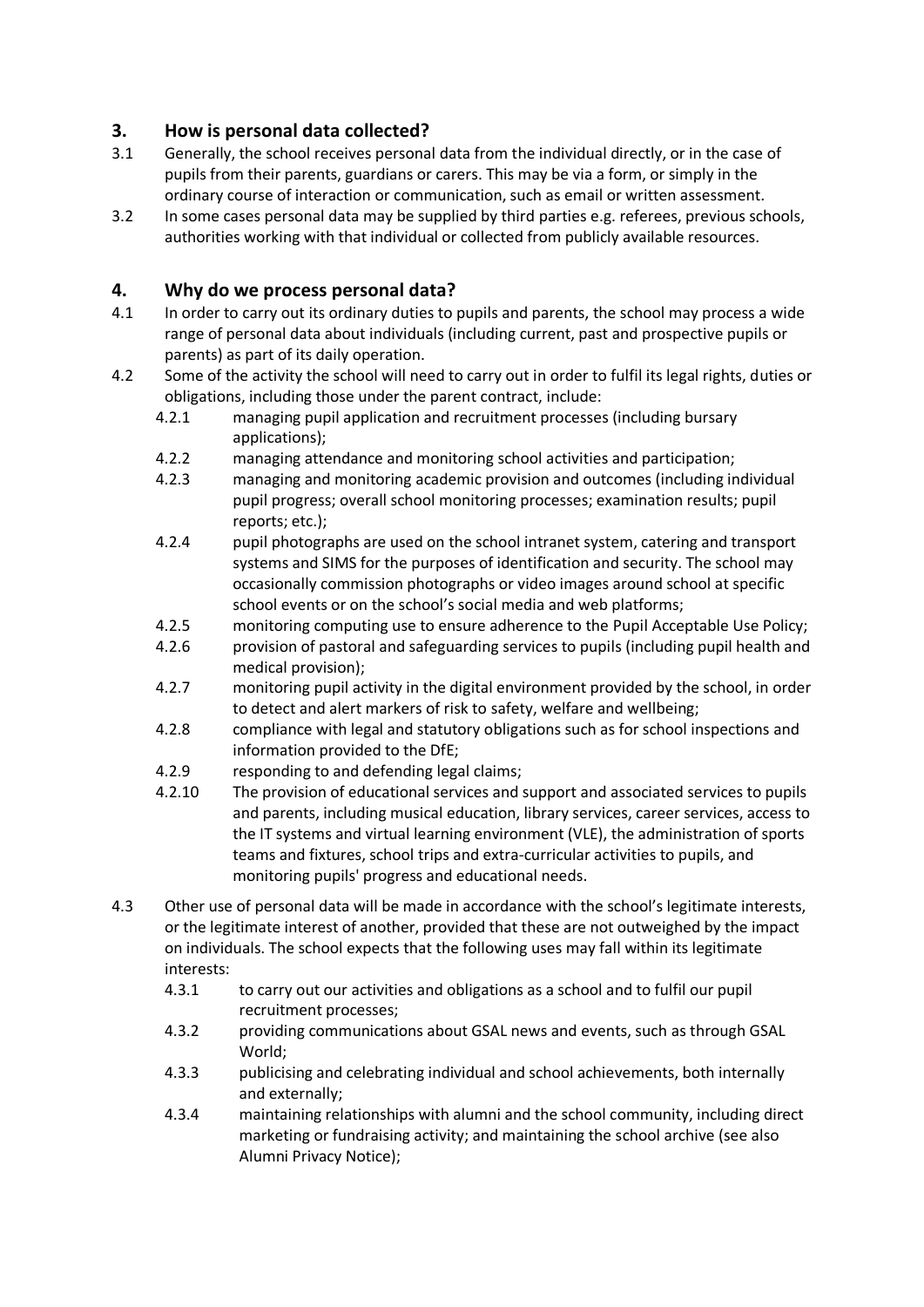- 4.3.5 for the purposes of management planning and forecasting, research and statistical analysis, including that imposed or provided for by law;
- 4.3.6 for security purposes, including CCTV.

## 4.4 Collection and use of special categories of personal data

We may collect and process special categories of personal data where it is necessary for the purposes of performing or exercising our obligations or rights and industry obligations, for health purposes, in relation to equal opportunity treatment, for the identification and celebration of achievements within a targeted demographic (based only on explicit consent), and for preventing or detecting unlawful acts. Such special categories of personal data may include:

- 4.4.1 Information about pupil's racial and ethnic origin; sexual orientation; religion, beliefs and disability information to ensure meaningful equal opportunity monitoring and reporting;
- 4.4.2 physical or mental health data or disability status to ensure safety in the school environment, provide appropriate adjustments and to make decisions regarding school provision and ability to meet needs;
- 4.4.3 political opinions where there is a suspicion that those opinions may be extreme or concerning;
- 4.4.4 segregation of school databases for the purposes of monitoring and (with explicit consent) disclosure to the media;
- 4.4.5 managing a safe environment and determining appropriate provision for pupil health and wellbeing needs.

# **5. Who has access to your data?**

- 5.1 Your personal data will be stored securely and may be accessed by staff who legitimately need the information to carry out their duties, including those in finance, computer services, pastoral teams and the academic staff. The amount of personal information shared within GSAL will be no more than is reasonably necessary.
- 5.2 The school shares pupil and parent/carer data with third parties where this is necessary to facilitate and/or promote school operations or to fulfil our legal obligations, or in pursuit of our legitimate interests or those of third parties. Examples include (but are not limited to):
	- 5.2.1 the running of clubs and school events/fixtures (examples may include the MOD, other schools, the scouts or girl guides associations, orchestras);
	- 5.2.2 operating the school's management information systems (examples may include providers of IT services);
	- 5.2.3 providing education services (examples may include IT systems, hosted databases, web developers or cloud storage providers);
	- 5.2.4 managing behaviour (examples may include sharing information about behaviour with parents);
	- 5.2.5 organising trips and visits (examples may include travel companies, tour operators, airlines, attractions etc.);
	- 5.2.6 promoting the school and the pupils within it (examples may include the media and social media, magazines, advertisements etc.);
	- 5.2.7 examination and competition entries (examples may include examination awarding bodies or competition judges);
	- 5.2.8 we may share your personal data with solicitors for the purpose of legal claims;
	- 5.2.9 higher education and work experience facilitation (examples may include employers, universities and colleges);
	- 5.2.10 we may share information about you with other education providers where they ask us for a reference;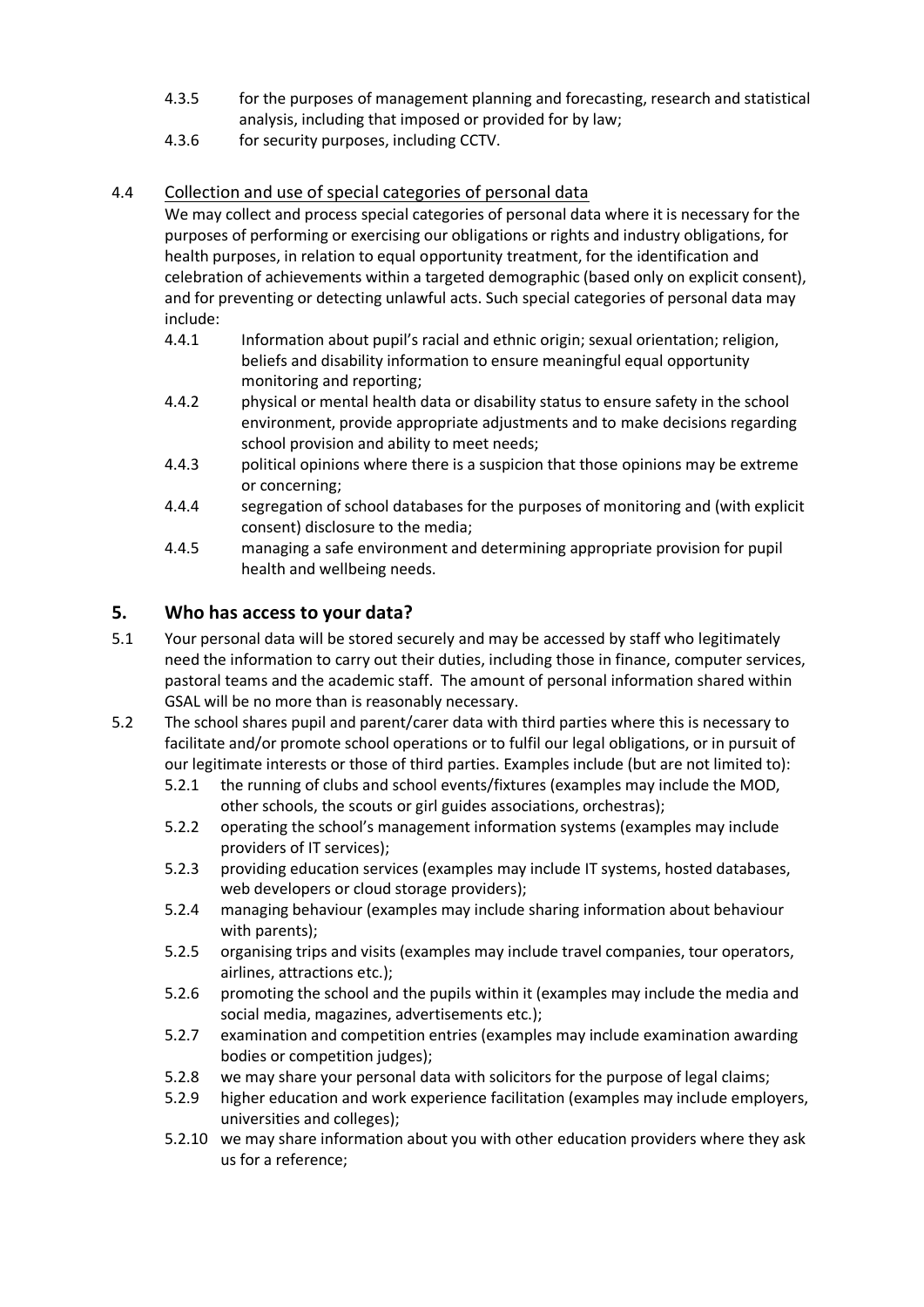- 5.2.11 ensuring the safeguarding of pupils (examples may include the local authority, social and health services, the health and safety executive, the emergency services, courts, our professional advisors, insurance companies etc.);
- 5.2.12 official and government agencies (examples may include the Department or Education, HMRC, school inspectors or auditors etc.); and
- 5.2.13 provision of catering and transport services.
- 5.3 For the most part, personal data collected by the school will remain within the school and will be processed by appropriate individuals only in accordance with access protocols (i.e. on a 'need to know' basis). Particularly strict rules of access apply in the context of:
	- medical records which are held securely on the school's information management system and accessed by staff with the appropriate permissions, or otherwise in accordance with express consent; and
	- pastoral or safeguarding files.
- 5.4 Staff, pupils and parents are reminded that the school is under duties imposed by law and statutory guidance (including Keeping Children Safe in Education) to record or report incidents and concerns that arise or are reported to it, in some cases regardless of whether they are proven, if they meet a certain threshold of seriousness in their nature or regularity. This may include file notes on personnel or safeguarding files, and in some cases referrals to relevant authorities such as the Local Area Designated Officer (LADO) or police. For further information about this, please view the school's Safeguarding Policy.

#### **6. Do we transfer your personal data to other countries?**

We may transfer your data outside of the UK, for example when a software provider is located outside of the UK or for international trips. In such cases the school will ensure that appropriate safeguards are in place (such as the use of standard contractual clauses provided by the European Commission for such purposes or adequacy decisions) along with information about those safeguards.

#### **7. How does the school protect your personal data?**

- 7.1 The school takes the security of your data seriously. Internal policies and controls have been put in place to try to ensure that your data is not lost, accidentally destroyed, misused or disclosed, and is not accessed except by its employees in the performance of their duties.
- 7.2 Where the school engages third parties to process personal data on its behalf, they do so on the basis of written instructions, are under a duty of confidentiality and are obliged to implement appropriate technical and organisational measures to ensure the security of data.

#### **8. For how long does the organisation keep data?**

Information about pupils and their parents/carers is retained only for as long as it is necessary to fulfil the purposes it was collected for and is disposed of in accordance with the school's Data Retention Schedule. Generally, for pupil records this will be until the student turns 25 in line with best practice guidelines. For more information on how long we retain your personal data you may request a copy of our Retention Schedule.

#### **9. Your rights**

The GDPR has provided for data subject rights which include:

9.1 **Right of Access** – You have the right of access to information we hold about you. We have up to one month to provide you with the information and at no cost to you. We will provide you with a copy of the information we hold that relates to you. For more information, please see our Data Subject Access Right Policy and Procedure.